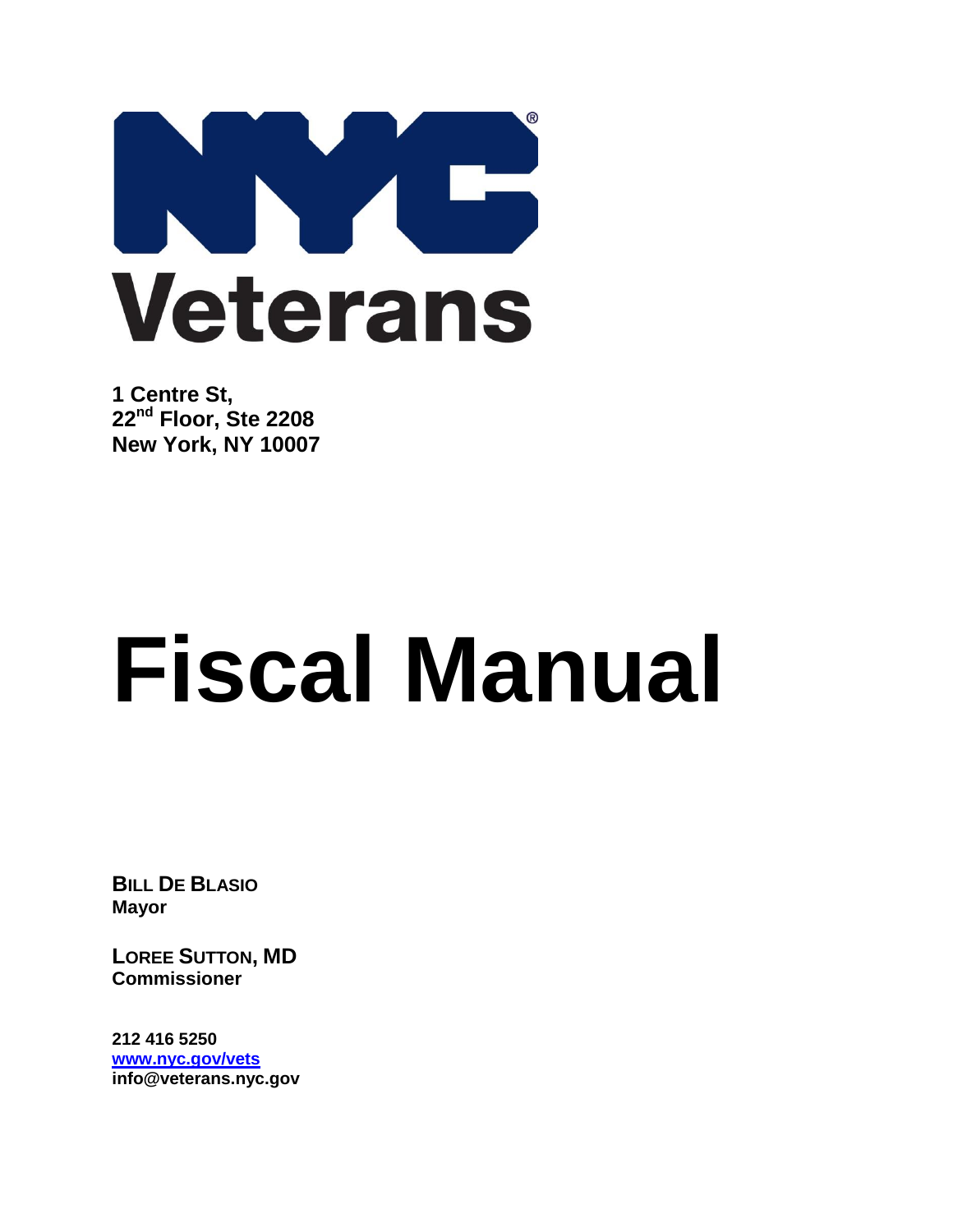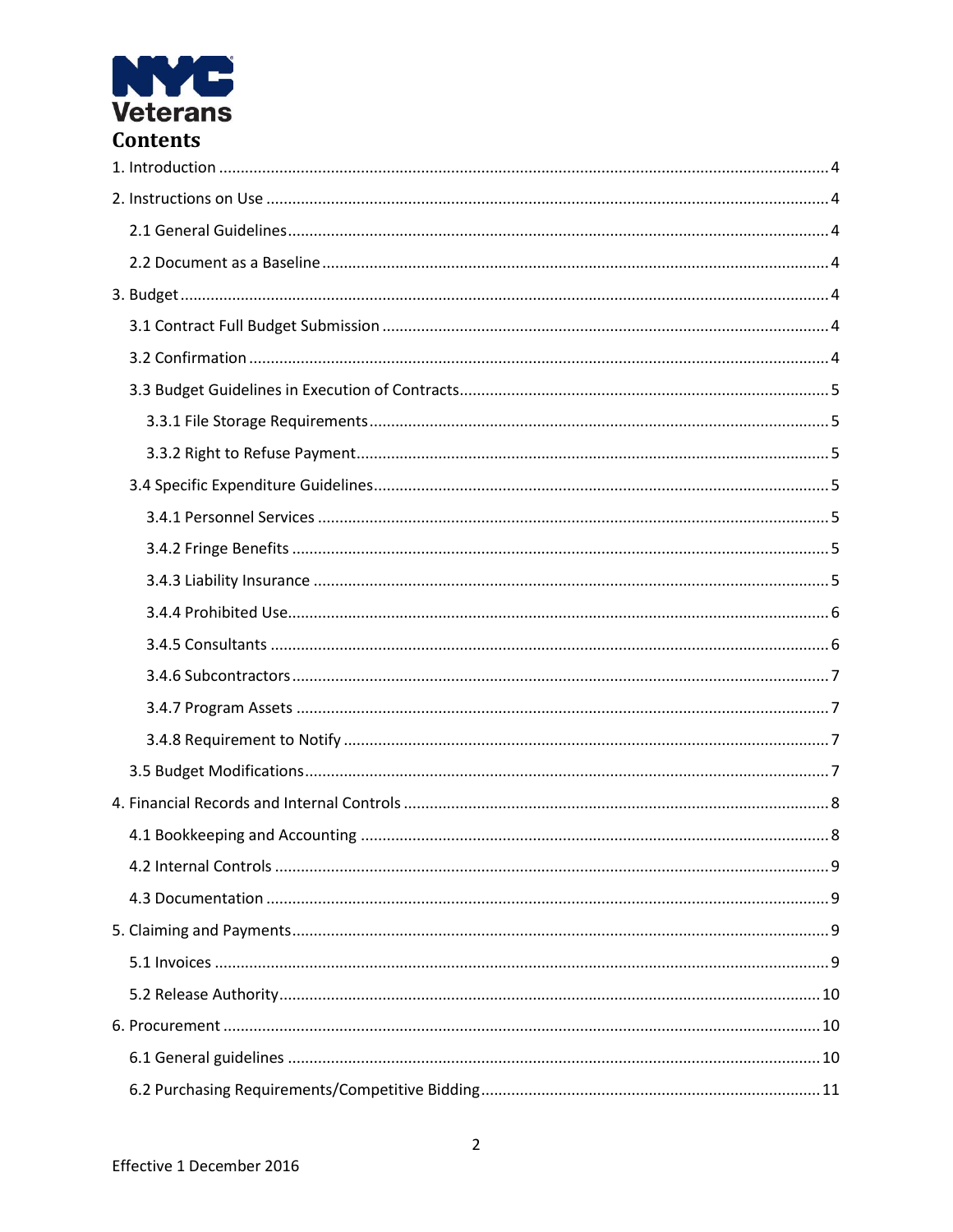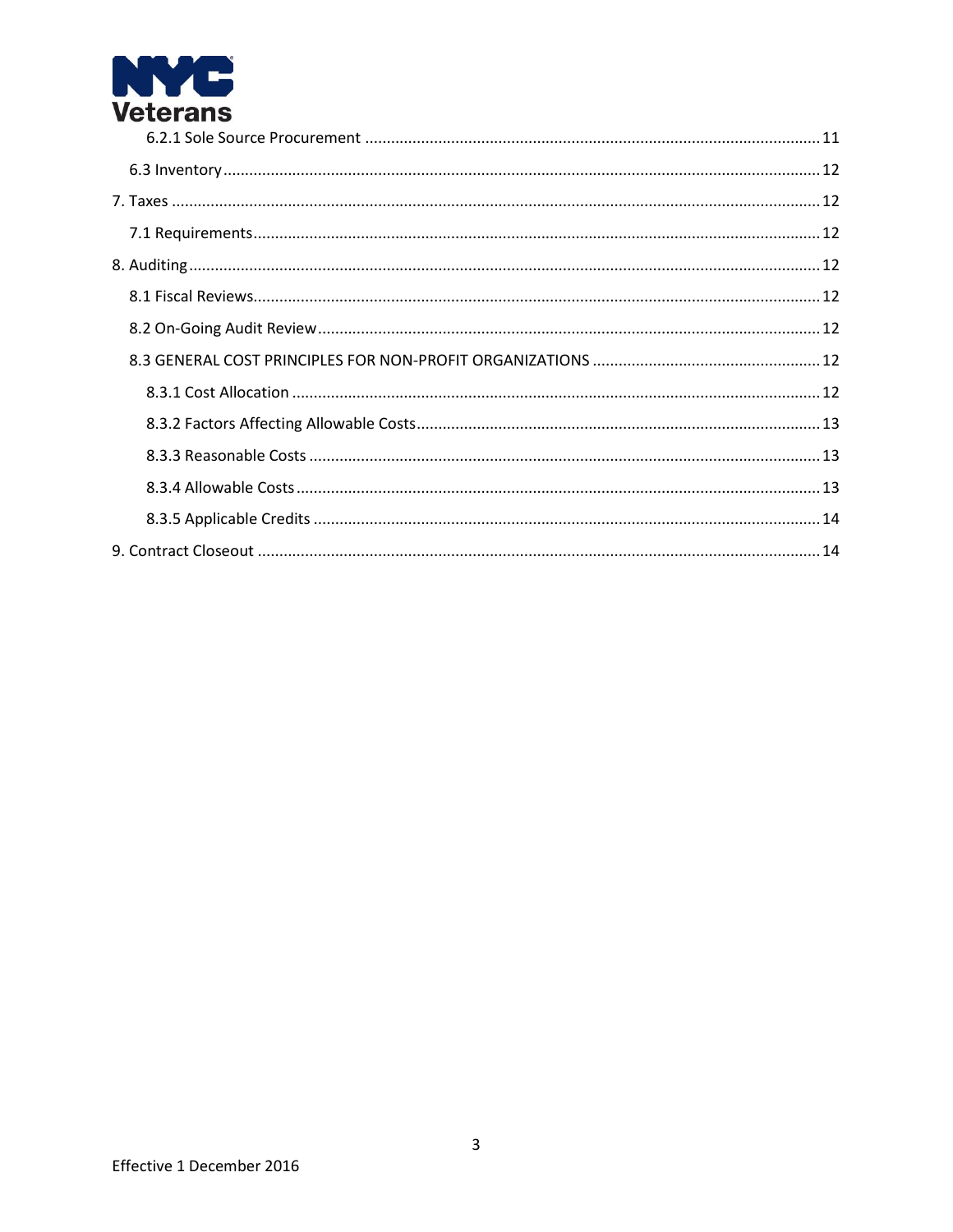

<span id="page-3-0"></span>Thank you for your desire to do business with the New York City Department of Veterans' Services.

Recognizing the need to better serve New York City's more than 210,000 veterans and their families, the New York City Department of Veterans Services (DVS) – formerly the Mayor's Office of Veteran's Affairs (MOVA) – was officially established in 2016 by Local Law 113. DVS strives to improve the lives of all veterans and their families, regardless of discharge status.

We view veterans as civic assets, whose strength and demonstrated commitment to public service will help New York City thrive. To that end, DVS works to match veterans with programs and services to support fulfilling and purpose-driven lives. DVS is dedicated to improving the lives of all New York City veterans and their families.

# <span id="page-3-2"></span><span id="page-3-1"></span>**2. Instructions on Use**

# **2.1 General Guidelines**

This Fiscal Manual contains fiscal policies that your agency must comply with as referred to in your contract with Department of Veterans' Services (DVS). The topics included in this Manual include but are not limited to – budget, payment, financial records, reporting, invoicing, allowable use of funds, cost allocation plans, and audits. Organizations should refer to the DVS public website for the most current version of the DVS Fiscal Manual.

# <span id="page-3-3"></span>**2.2 Document as a Baseline**

All guidelines and requirements outlined in this manual are subject to modification or augmentation by individual contract agreement. This document is intended to serve as a baseline requirement for all contract agreements, and omission of requirements here does not absolve organizations from contractual agreements.

# <span id="page-3-5"></span><span id="page-3-4"></span>**3. Budget**

# **3.1 Contract Full Budget Submission**

Organizations must submit a detailed line item budget associated with projected costs with any response to DVS Requests for Proposal (RFP) or Requests for Bid (RFB)

# <span id="page-3-6"></span>**3.2 Confirmation**

If awarded, at the beginning of each contract service period, organizations will receive confirmation of their total budget value and payment structure. The total budget includes your organization's Base Budget – the service period value, including performance funding, as denoted in your awarded contract; City Council funded initiatives (as administered through DVS partner agencies); and any other adjustments/additions for the current fiscal year if applicable.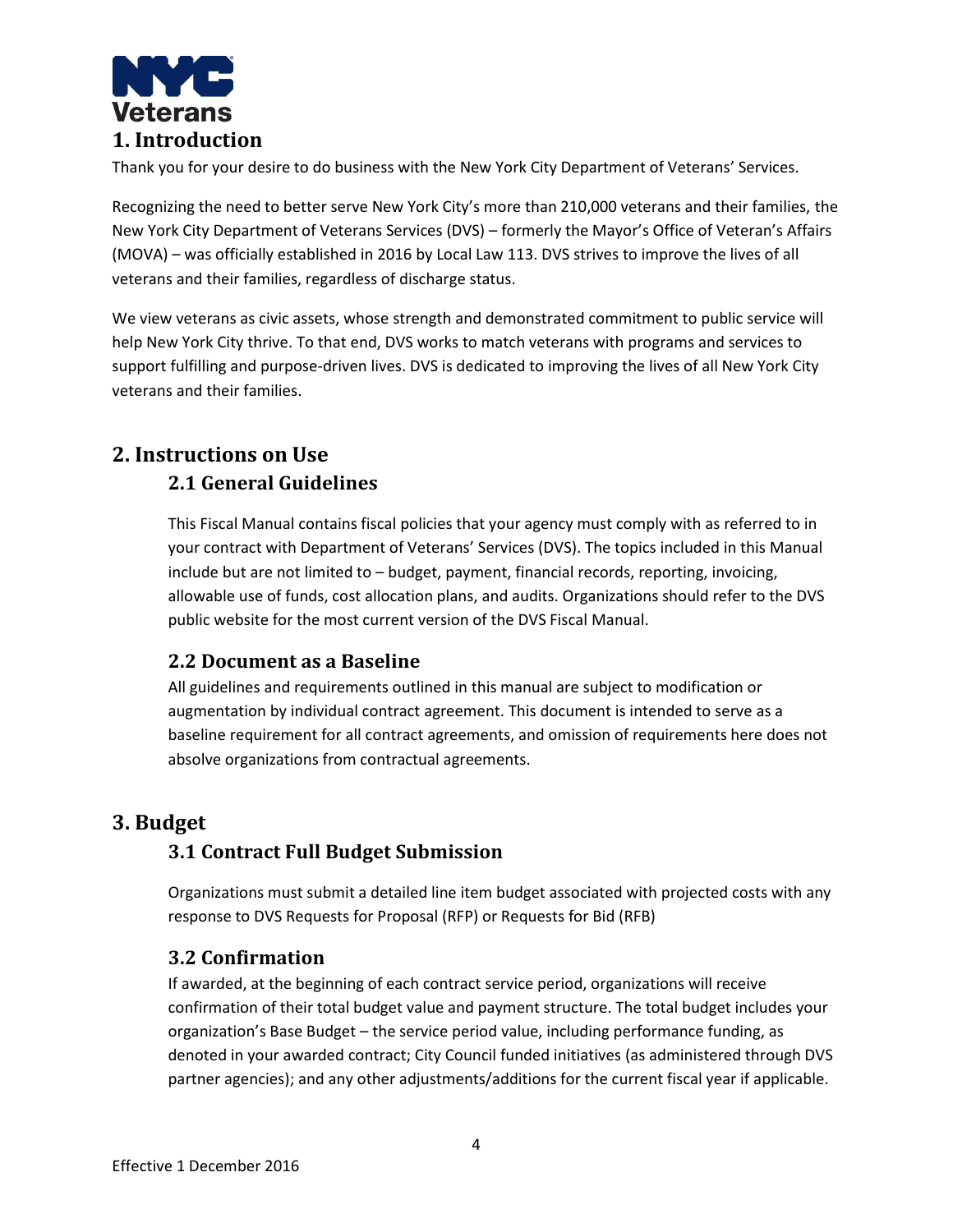

DVS will provide your organization with budget documentation concurrently with your contract documentation.

## <span id="page-4-1"></span><span id="page-4-0"></span>**3.3 Budget Guidelines in Execution of Contracts**

#### **3.3.1 File Storage Requirements**

For audit purposes, providers must maintain line item details on file. In addition, the scope of work (SOW) associated with each contract on file with DVS must describe the programs and/or services your agency will fund with its contract budget.

#### <span id="page-4-2"></span>**3.3.2 Right to Refuse Payment**

DVS reserves the right to refuse payment of any expenditure which proves nonconforming under the established contract guidelines or without merit and or benefit to the contract SOW programs. No payment shall be unreasonably withheld.

## <span id="page-4-4"></span><span id="page-4-3"></span>**3.4 Specific Expenditure Guidelines**

#### **3.4.1 Personnel Services**

DVS expects all organizations to pay their employees on a timely basis and at fair and competitive salaries. DVS expects to be informed in writing if a timely payment cannot be made. All Cost of Living Adjustments (COLAs) given to the agencies are expected to be passed on to the staff expeditiously.

#### <span id="page-4-5"></span>**3.4.2 Fringe Benefits**

DVS expects that organizations are making all applicable required payments for: employee pension contributions, unemployment insurance, disability insurance, worker's compensation, health insurance, and payroll tax.

#### <span id="page-4-6"></span>**3.4.3 Liability Insurance**

Organizations must provide DVS with an original Certificate of General Liability Insurance, as well as any renewal certificates required during the contract term. Required certificates not presented in a timely manner may result in DVS holding funds until the organization achieves compliance. Non-compliance will also be reflected in the final VENDEX evaluation of the contract.

Providers are required to have General Liability Insurance in the sum of not less than one million dollars per occurrence to protect itself, the City of New York and DVS against claims, losses, or damages. The policy should include theft insurance to guard against loss of equipment as a result of a break-in or robbery. Each provider must be covered for loss due to burglaries, vandalism, fire or floods that affect equipment or furniture that is leased or purchased with DVS funds. If the equipment is lost or stolen, the provider must obtain a police report detailing the nature of the incident as well as submit a claim to the insurance carrier. In addition, the provider must submit an official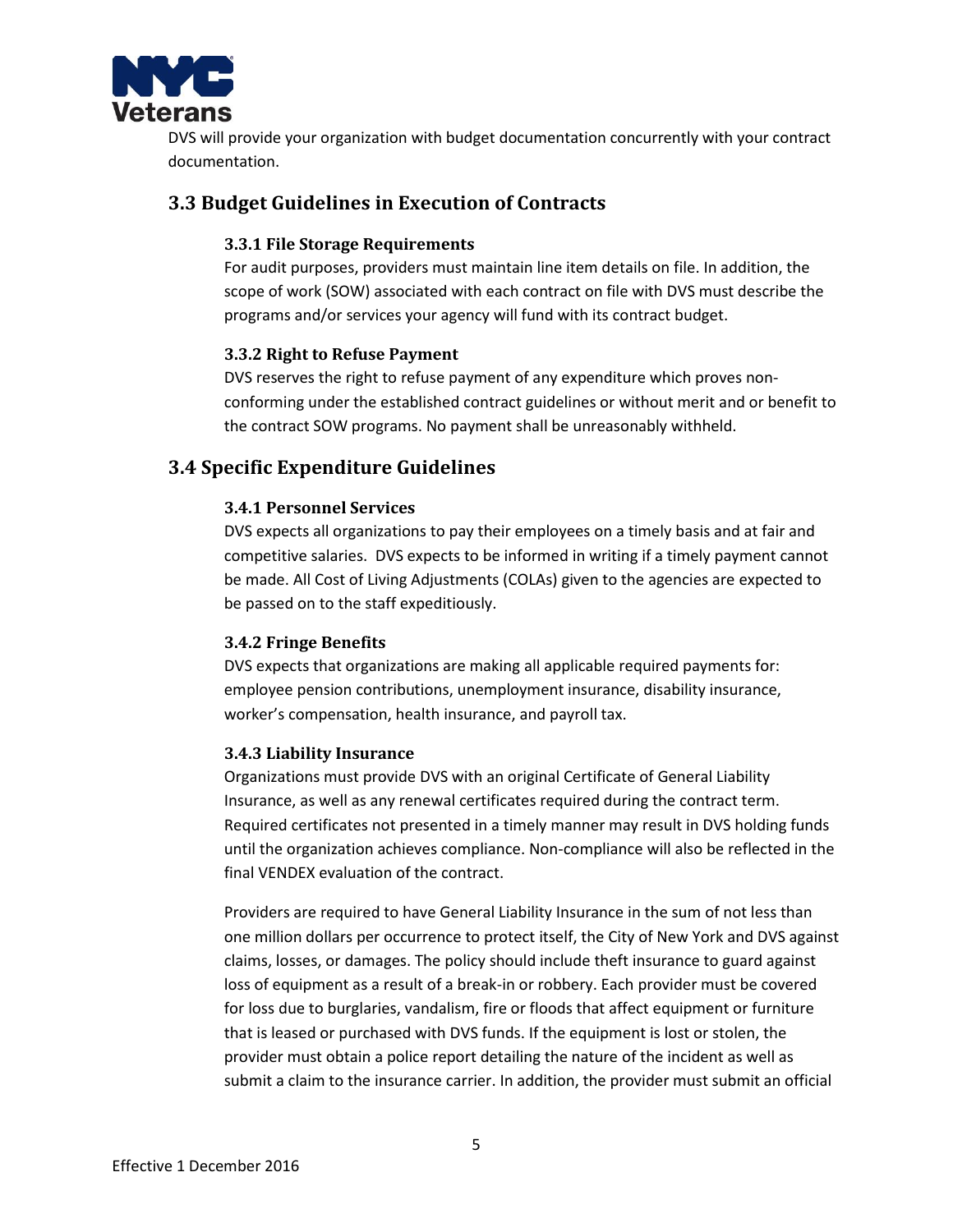

report to DVS. The provider must replace lost or stolen equipment with funds obtained from settlement of the claim.

Insurance must be obtained from a company licensed to do business in the State of New York. The City of New York must be included as additional insured in the Description Box on the certificate of General Liability. DVS must receive written notification within fifteen (15) days if the policy is cancelled during the contract term.

#### <span id="page-5-0"></span>**3.4.4 Prohibited Use**

Use of DVS funds is limited to DVS contract expenditures. Providers are prohibited from using DVS funds for the following purposes:

- Salary advances to employees
- Payments to employees in lieu of vacation
- Loans to employees

Organization fiscal manuals/procedures should contain the above prohibitions.

#### <span id="page-5-1"></span>**3.4.5 Consultants**

Agencies may hire Consultants. DVS expects organizations to pay their Consultants on a timely basis and at fair and competitive rates.

Consultants are individuals, with specific skills, retained to perform limited programmatic tasks or to complete program related projects on a temporary and/or limited basis, where the tasks or projects cannot be accomplished by the contractor's staff. The services provided by the Consultant must be related to the scope of work described in the associated contract. All consultants paid by the DVS contract are required to be an approved item within the budget.

Organizations must receive the consent of DVS to use a consultant, approval of which would be part of the regular budget approval process. Consultants cannot be salaried employees of the contractor. Consultants maintain their own service and financial records. Consultants retained by an organization must enter into a written agreement, detailing the specific tasks to be performed. Consultants will be allowed by DVS only for those services that cannot be performed by organization staff. If a consultant's services are required for an extended period, such an individual must be hired as an employee.

Consultant Agreements and invoices must be maintained by the provider for six (6) years. Consultant invoices must include the following details: rate, hours, type of services, date of service, consultant signature, and approval by the Organization's Executive Director or his/her designee. Consultant services are exempt from bidding requirements.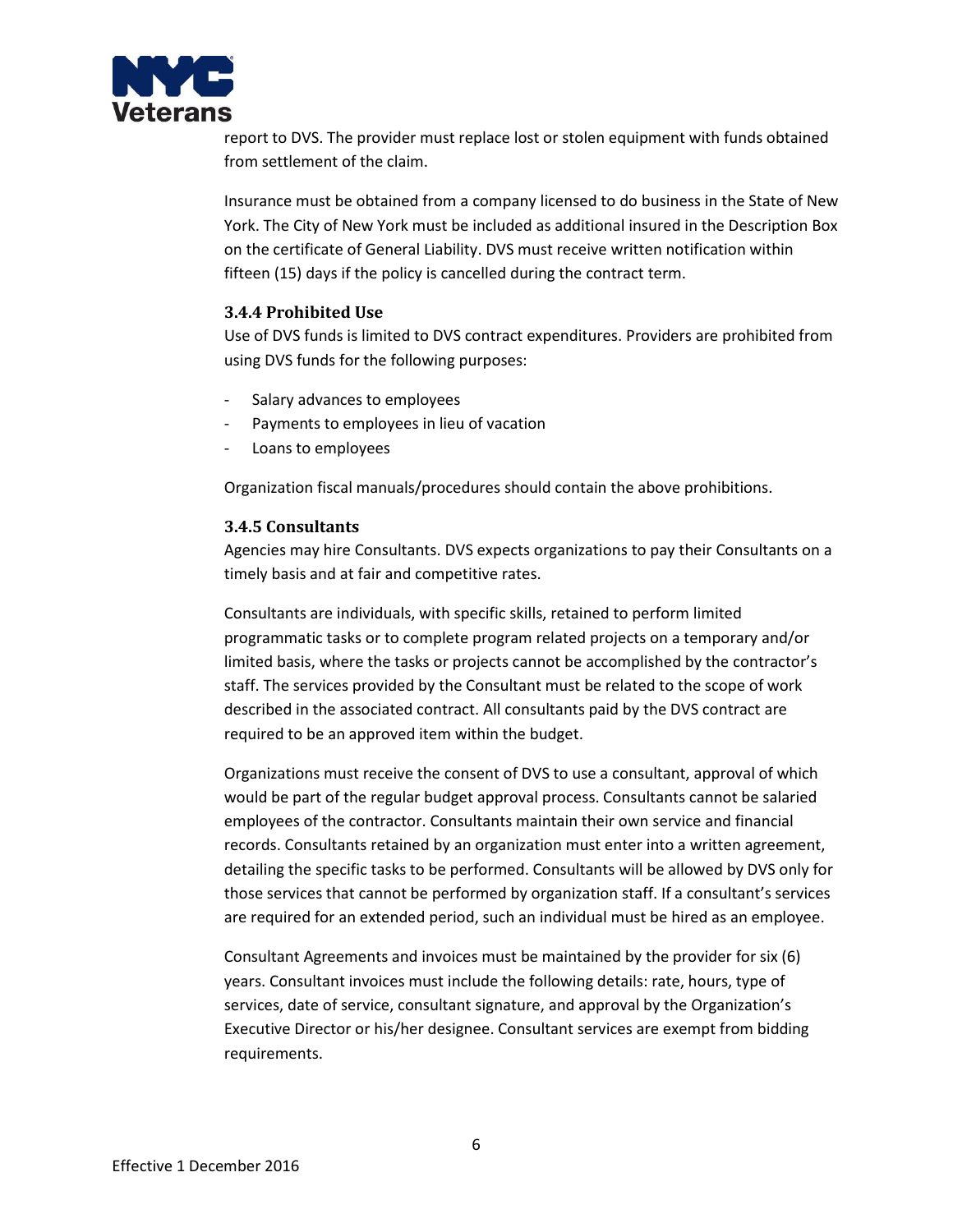<span id="page-6-0"></span>

#### **3.4.6 Subcontractors**

Subcontractors are independent entities retained to perform specific programmatic services. A Subcontract Agreement will be governed by the terms of the DVS contract. Depending on the size of the subcontract, approval of a subcontract may require the completion of VENDEX Vendor and Principal Questionnaires and other information about the entity. A prime Contractor shall not enter into any subcontract for the performance of its obligations without prior written approval from DVS.

#### <span id="page-6-1"></span>**3.4.7 Program Assets**

Agencies must maintain an inventory of all equipment, furniture and supplies purchased with DVS funds, and have it on file.

#### <span id="page-6-2"></span>**3.4.8 Requirement to Notify**

Organizations must notify DVS of any changes to the execution of the SOW as described in contract agreements that affects the budget agreement. DVS must approve all changes to the execution of the SOW.

# <span id="page-6-3"></span>**3.5 Budget Modifications**

Changes to the approved and registered budget may be submitted only as they relate directly to the accomplishment of services required in the contract. Organizations must submit all modifications (both programmatic and budgetary) to their assigned DVS Project Manager. Budget modifications must not be implemented prior to approval by DVS.

The number of budget modifications allowed is based on the term of the contract. Providers must plan their programs and budgets carefully, since there is a limit on the number of allowable budget modifications. The number of modifications accepted is based on the contract term, as follows:

| <b>Number of Modifications</b><br><b>Allowed</b> |
|--------------------------------------------------|
| 1 mod                                            |
| 2 mods                                           |
| 3 mods                                           |
|                                                  |

Requests are to be submitted to the assigned DVS Project Manager no later than two weeks prior to their proposed effective date. No budget or programmatic changes may be made without prior written approval from DVS. Please note: The last day for budget modifications to be submitted is April 30 of the Fiscal Year. Providers with contracts that were registered after mid-March of the fiscal year are exempt from the above deadline.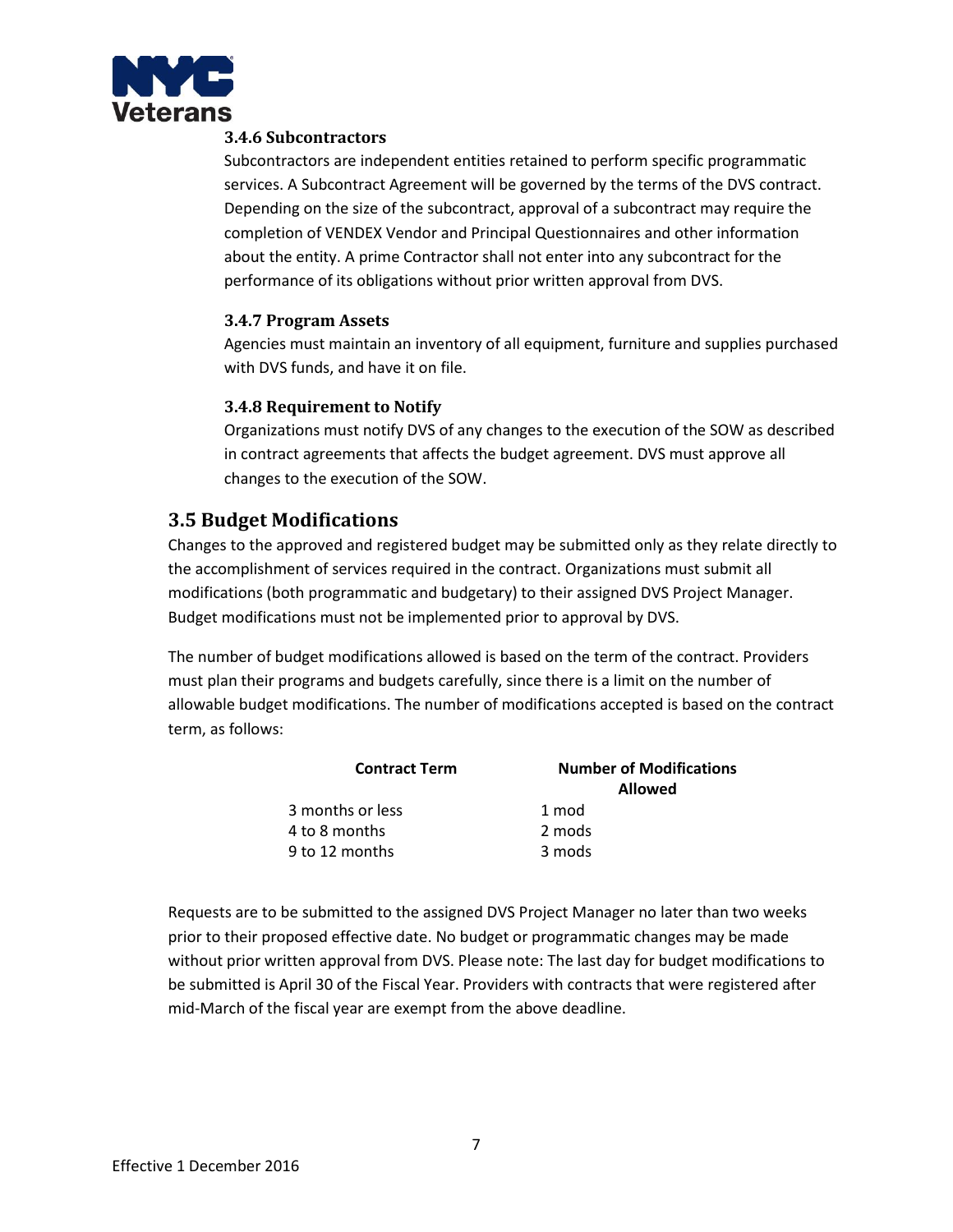

# <span id="page-7-0"></span>**4. Financial Records and Internal Controls**

Executive and management staffs at organizations are responsible for establishing and maintaining an internal control structure appropriate to the particular organization. Internal controls will vary from one organization to the next, depending on such factors as their size, nature of operations and objectives. However, the need for internal controls remains the same; an organization should find the most efficient and effective way of implementing its needed internal control procedures. DVS expects all funded providers to be in compliance with the new requirements of the New York Not-for-Profit Corporation Law, as mandated by the Non-Profit Revitalization Act signed into law in New York in 2013. In particular (and without limitation), DVS expects all funded not for profit providers to maintain and follow a conflict of interest policy, and, if it is an organization with 20 or more employees and annual revenue in excess of \$1,000,000, a whistleblower policy. Please note that compliance with the requirements of the Nonprofit Revitalization Act are subject to verification by DVS staff and/or DVS contracted audit firms. There are many publicly available resources to help organizations understand the new governance requirements of New York law (which go beyond the points highlighted here); DVS can suggest possible resources, if necessary.

The following are examples of internal control activities:

- Segregation of Duties: Duties and responsibilities should be divided among different staff members to reduce the risk of error or fraud. In large organizations there are often different staff members responsible for procurement and for payment.
- Proper Execution of Transactions and Events: Transactions and significant events should be authorized only by persons acting within the scope of their authority.
- Documentation of Transactions: All transactions need to be clearly documented, and all documents must be readily available for inspection.
- Secure Physical and Financial Assets: An organization must safeguard its assets, including cash and equipment. Periodic inventory checks will help prevent loss or unauthorized use of the organization's assets.

# <span id="page-7-1"></span>**4.1 Bookkeeping and Accounting**

Accurate books, records, and documentation of financial transactions should be maintained to substantiate all costs. Accounting records must be established and maintained in accordance with Generally Accepted Accounting Principles. These records must be retained for a period of six years after the date of final payment or termination of a contract. All accounting records are subject to audit.

Organizations must maintain separate accounting records for funds received through each contract with DVS. DVS staff and its representatives will conduct both announced and unannounced site visits to organizations during the contract term to ensure that the books and records are being appropriately maintained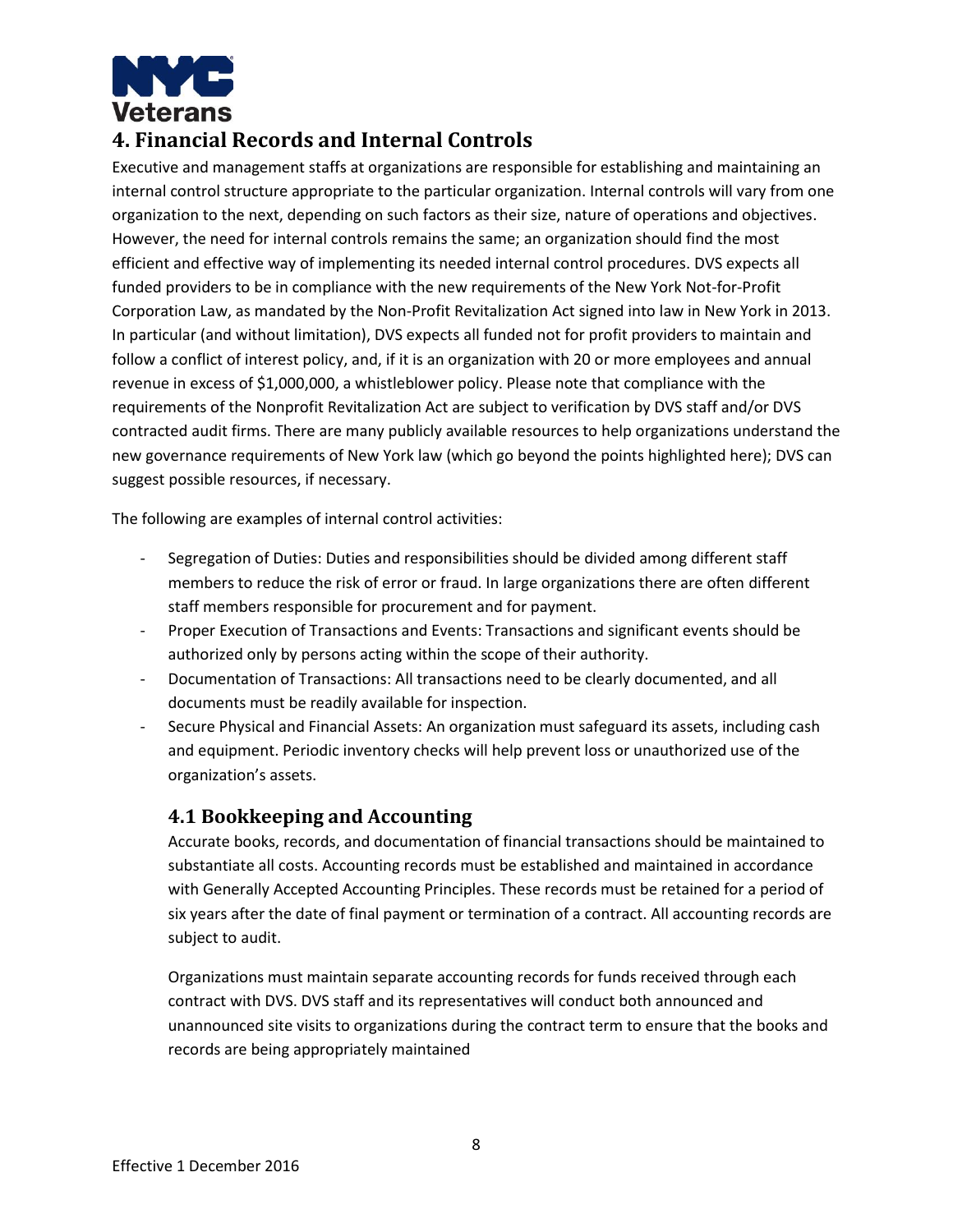

# <span id="page-8-0"></span>**4.2 Internal Controls**

Contract agencies must maintain adequate internal controls that safeguard funds, avoid unauthorized transactions, and prevent thefts of assets bought with DVS funds. Examples of adequate internal controls include: prohibitions on issuing ATM cards for access to publicly funded accounts; two signatures are required for checks, and submission of written purchase requests and approvals for payment from the Director and Board representative(s). It is expected that organizations have written policies and procedures that include all aspects of its fiscal management as it relates to DVS contracts.

## <span id="page-8-1"></span>**4.3 Documentation**

Organizations must keep original documentation on file to substantiate execution of contract SOW. Examples of appropriate documents are invoices, bills, receipts, etc. These documents must be available for on-site audit review.

Payroll Documentation

- Payroll reports detailing PS expenditures for contract staff
- Properly authorized timesheets showing percentage of effort for each of the positions listed in the personnel services of your approved budget
- Time allocation system that allows reporting of hours actually worked by staff on DVS contract

#### Accounts Payable

- Accounts payable bank statements detailing cash disbursements and cancelled checks
- General ledger trial balance reports that detail opening balances for the start of the reporting period, changes throughout the month, and closing balances at month's end
- Original source documentation such as purchase orders, invoices, and receipts
- Details of competitive bids for equipment purchases and renovations
- Descriptive narrative explaining purpose of expenditures and number of units purchased

# <span id="page-8-3"></span><span id="page-8-2"></span>**5. Claiming and Payments**

#### **5.1 Invoices**

Invoices for payments in accordance with contract agreement shall be submitted to DVS by the Contractor no later than five (5) days after the agreed upon due date according to the contract agreement. If the Contractor fails to provide DVS with the required invoices for the amounts incurred sixty (60) days after the date invoices are due and/or if the Contractor fails to provide invoices in a manner acceptable to DVS in accordance with this Fiscal Manual sixty (60) days after the date invoices are due, DVS, may, at its sole option, disallow such invoices. If the Contractor invoices DVS for non-allowable expenses, DVS, may, without any prior notice to the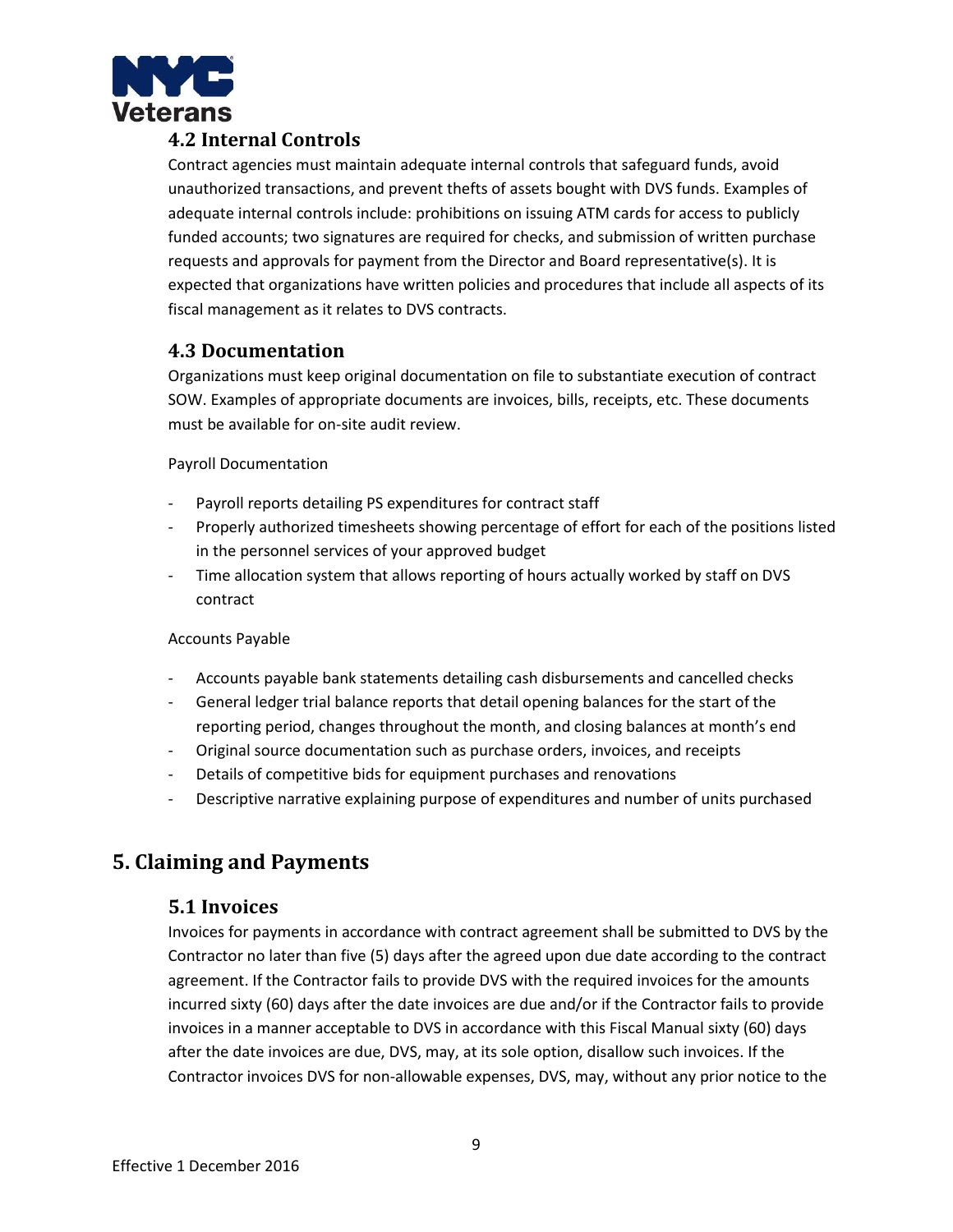

Contractor, disallow such amounts from the Contractor's invoice(s) and pay the remaining allowable expense amounts, if any.

All invoices maintained as documentation to support a claim (for example, where the provider is using the services of the Fiscal Agent) must be original, and must display the Organization's name as the recipient of the goods/services. If invoices do not need to be submitted, they must nevertheless be maintained and made available for review, in accordance with the record keeping requirements of the contract.

## <span id="page-9-0"></span>**5.2 Release Authority**

DVS will release funds associated with invoices only after the project manager or assistant commissioner associated with a contract and the Deputy Commissioner, DVS, review and approve the invoice. This approval is contingent on proper and good faith adherence to the guidelines in this document, as well as any further guidance in the associated contract agreement.

# <span id="page-9-2"></span><span id="page-9-1"></span>**6. Procurement**

## **6.1 General guidelines**

Contractors are required to maintain a Fiscal Manual – or equivalent policy documentation that includes all aspects of financial management, including internal controls, as it relates to DVS contracts, including but not limited to:

- Employee Compensation, salary and bonuses
- Vacation/Sick Leave Policy
- Petty Cash disbursement
- Conflict of interest statement (must include statement of the hiring of relatives)
- Loans to employees (It is prohibitive to use ACS funds for this purpose)
- Employee Payroll
- Maintenance of books and records
- Bank accounts and reconciliations

OMB CIRCULAR A133 REQUIREMENTS Agencies are responsible for ensuring that all OMB Circular A133 requirements and all DVS requirements are met.

BUDGET CLOSEOUT Budget closeout will be performed by DVS reconciling the actual expenditures to the budget in accordance with the contract agreement. Organizations are required to submit all materials required by the contract agreement in order to be in compliance with closeout requirements.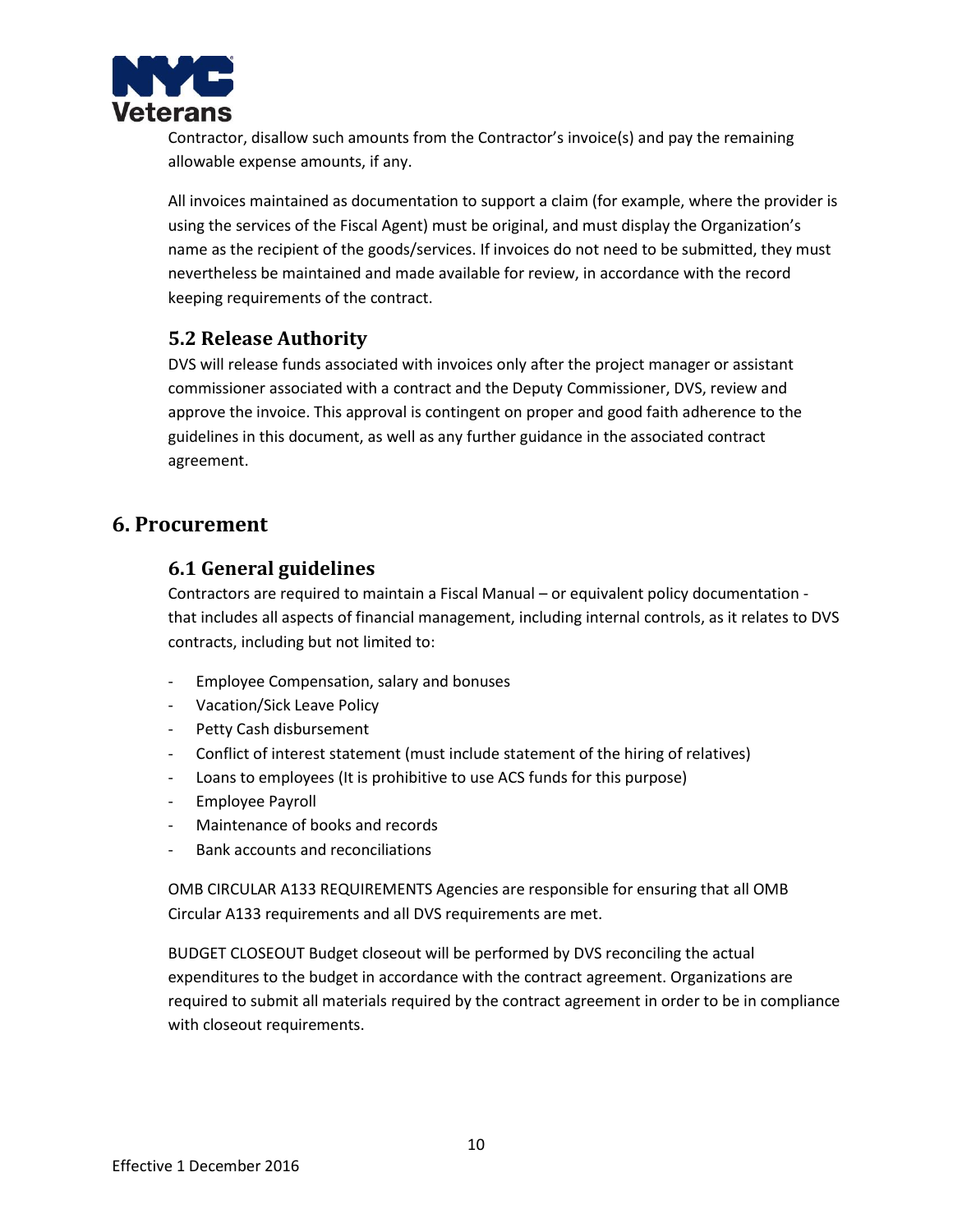

# <span id="page-10-0"></span>**6.2 Purchasing Requirements/Competitive Bidding**

The procurement of goods shall be governed by the competitive bidding requirements described below. The purpose of competitive bidding requirements is to establish a procedure that will secure the best possible price for goods and services while allowing for appropriate competition. The procurement process must be open and competitive (that is, no vendor qualified to provide the goods or services may be restricted from bidding and there must be fair competition among those bidders). These procedures also apply to the rental or leasing of equipment. A procurement shall not be artificially divided in order to meet the requirements of this section. The monetary thresholds identified below refer to payments made or obligations undertaken in the course of a one (1) year period with respect to any one (1) person or entity.

1. Purchases of \$5,000 or less: For purchases with a value of \$5,000 or less, no competitive bids are required. Documentation of the purchase must be maintained by the organization. This documentation must include the name of the vendor, the item purchased, the date and amount paid.

2. Purchases from \$5,001 - 25,000: Contractor shall conduct sufficient market research and/or competition to support its determination that the price of such purchased goods, supplies, services or equipment is reasonable. Documentation of the market research and the purchase must be maintained by the organization. This documentation must include the name of the entities contacted, the vendor, and the item purchased, the date and amount paid.

3. Purchases \$25,001 or greater: A minimum of three (3) written bids must be obtained for the purchase of goods, supplies or services of similar items where the cost can reasonably be expected to be \$25,001 or greater. The bids must contain a description of the item requested, the time, date, place and form of requested responses, and the name of the employee responsible for securing bids. The bids must be maintained by the organization.

#### <span id="page-10-1"></span>**6.2.1 Sole Source Procurement**

Purchases exceeding \$5,000 where a Provider is purchasing items that are considered to be sole source in nature, do not require bids. Sole source procurements are exceptions to normal purchasing procedures and are permitted only when there is one, and only one, potential bidder or offer for an item or service.

Examples of circumstances that could justify sole source procurements are:

- Newspaper advertisements
- Health and Liability Insurances, Workers Compensation
- Tickets to sporting events or theme parks
- One-time performances by artists for participants
- Utilities (gas, electricity, telephone)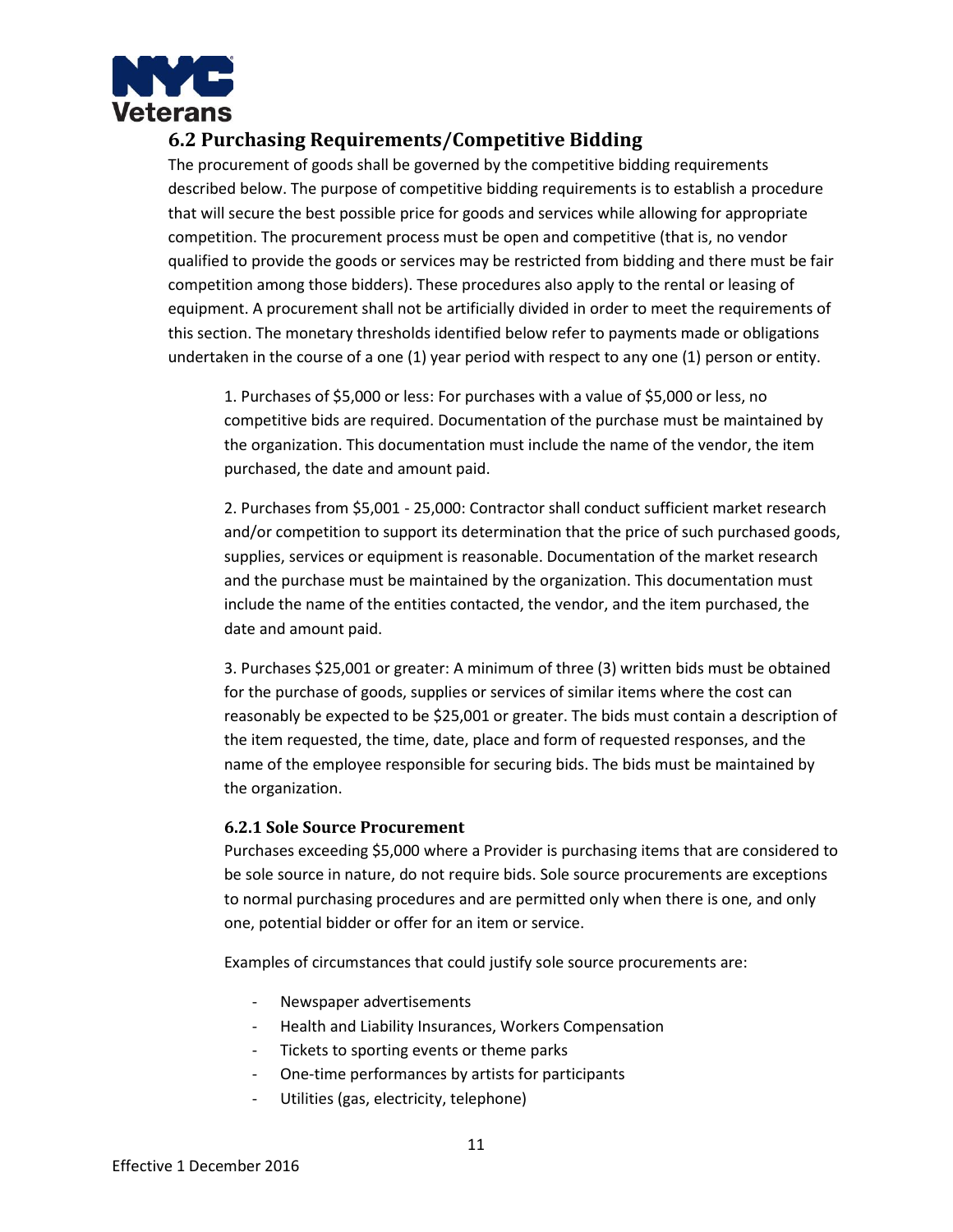

Note: The selection of Consultants and Subcontractors are not subject to the bidding process, but must demonstrate a reasonable degree of care.

## <span id="page-11-0"></span>**6.3 Inventory**

Inventory Providers must maintain an inventory of all furniture and equipment purchased with DVS funds. An inventory control decal must be placed on the equipment indicating that it is the property of New York City. A physical inventory is required every year, and inventory records must include the date of the last physical inventory review.

# <span id="page-11-2"></span><span id="page-11-1"></span>**7. Taxes**

## **7.1 Requirements**

Contractors will be responsible for all required reporting and payments as defined by City, State, and Federal laws.

# <span id="page-11-4"></span><span id="page-11-3"></span>**8. Auditing**

# **8.1 Fiscal Reviews**

While agencies are not required to submit copies of invoices, receipts, and checks unless required by the contract agreement, these records and your accounting books are subject to audit and must be available for review by DVS, New York City Comptroller's Office, the New York State Comptroller's Office, the Federal Department of Health and Human Services and other governmental agencies. Agencies are required to keep fiscal records for at least six (6) years.

# <span id="page-11-5"></span>**8.2 On-Going Audit Review**

The following items should be available for review during field visits:

- Documents that support payment of invoices
- Follow-up of prior period outstanding fiscal and program findings
- Cash disbursements for legitimacy of recorded bills
- Inter-program or inter-year loans
- Filing of tax reports and timely payment
- Other records that have an impact on contract execution evaluation
- Adjusting journal entries
- <span id="page-11-6"></span>- General ledger

# <span id="page-11-7"></span>**8.3 GENERAL COST PRINCIPLES FOR NON-PROFIT ORGANIZATIONS**

#### **8.3.1 Cost Allocation**

Cost allocating the total cost of an award, contract, project etc. is the sum of the allowable direct and allowable indirect costs less applicable credits.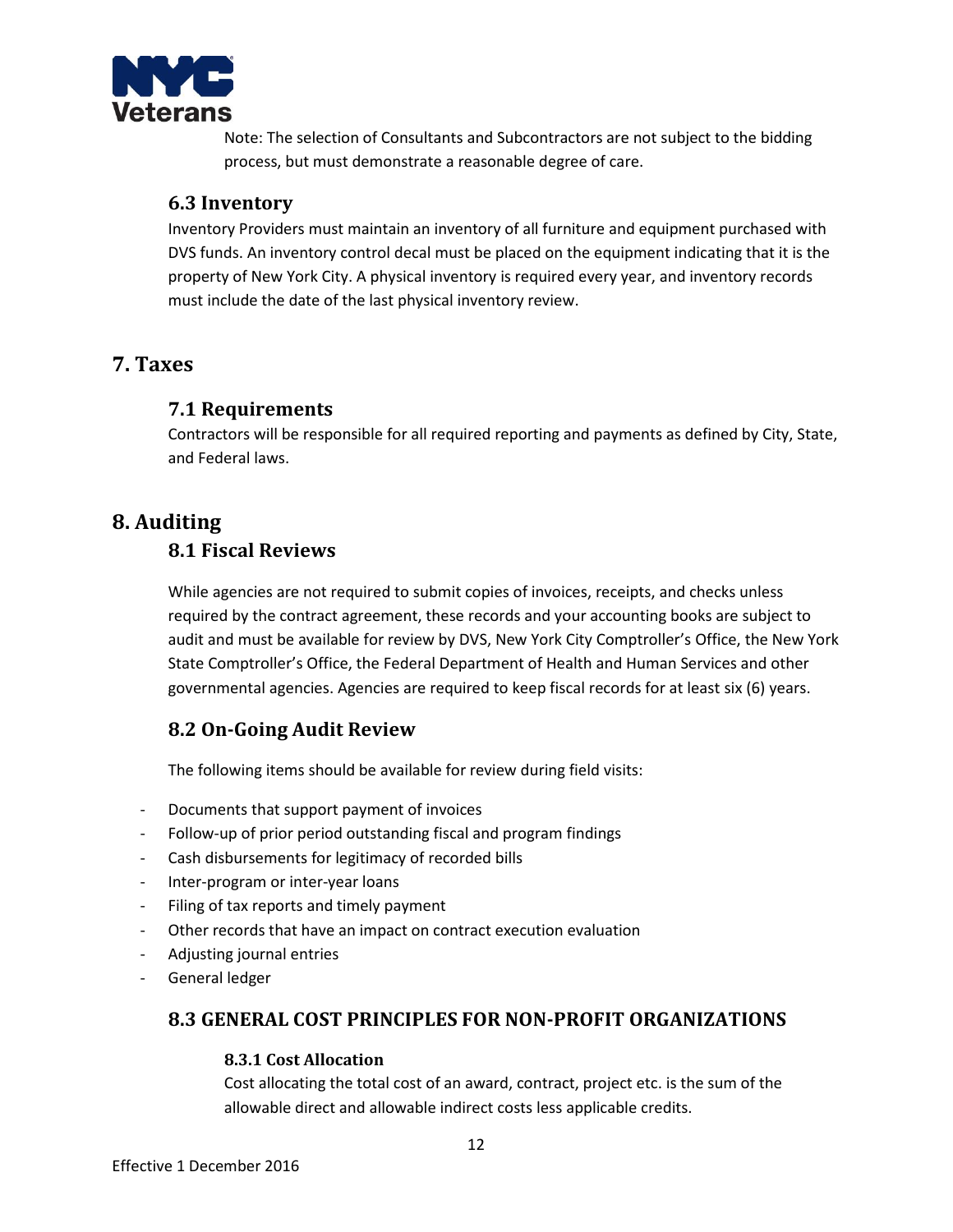<span id="page-12-0"></span>

#### **8.3.2 Factors Affecting Allowable Costs**

To be allowable under any contract agreement with DVS, contracts or project costs must meet the following criteria:

- Be reasonable for the performance of the award, contract, activities or project and be allowable.
- Conform to any limitations or exclusions set forth in the award, activities project etc. as to types or amounts.
- Be consistent with policies and procedures that are applicable to the awards, activities, projects etc.
- Be accorded consistent treatment.
- Be determined in accordance with Generally Accepted Accounting Principles (GAAP).
- Not included in costs used to meet time sharing or matching requirements.

#### <span id="page-12-1"></span>**8.3.3 Reasonable Costs**

A cost is reasonable if it does not exceed that which would be incurred by a prudent person under the circumstances prevailing at the time the decision was made to incur the costs.

To determine reasonableness one must look at whether the cost is of a type generally recognized as ordinary and necessary for the operation.

The restraints or requirements imposed by such factors as generally accepted sound business practices, arms length bargaining, Federal, State and City regulations and terms and conditions of the award. c) Whether the individuals concerned acted with prudence in the circumstances.

#### <span id="page-12-2"></span>**8.3.4 Allowable Costs**

A cost is allowable to a particular cost objective if it is treated consistently with other costs incurred for the same purpose such as:

- Incurred specifically for the award, project or activities.
- Benefits both the award, project or activities and other work and can be distributed in reasonable proportion to the benefits received.
- Is necessary to the overall operation of the organization although a direct relationship to any particular cost objective cannot be shown.
- Any cost allowable to a particular award or other cost objective may not be shifted to other federal awards to overcome funding deficiencies or to avoid restrictions imposed by law or the terms of the award, project or activities.